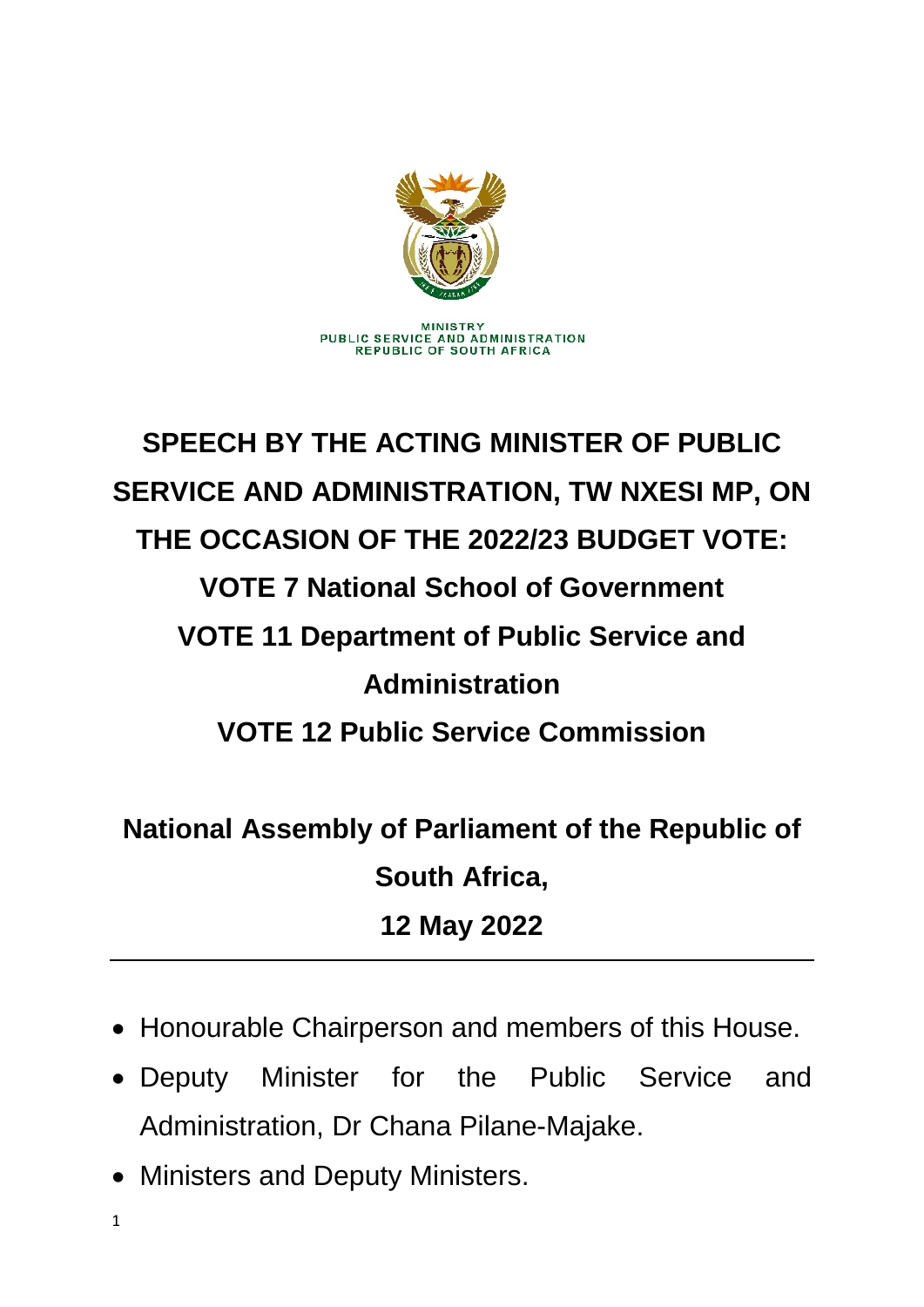- Honourable Chairperson and Members of the Portfolio Committee on Public Service and Administration.
- Acting Chairperson and Commissioners of the Public Service Commission.
- Chairperson and Board of Trustees of the Government Employees Medical Scheme (GEMS).
- Chairperson of the Public Sector Education & Training Authority (PSETA).
- Chairperson of the African Peer Review Mechanism (APRM) National Governing Council.
- Heads of institutions within the portfolio of Public Service and Administration
- Esteemed guests.
- Ladies and Gentlemen.

On 4<sup>th</sup> April 2022, President Cyril Ramaphosa appointed me to act as Minister for the Public Service and Administration. This followed the appointment of my predecessor, Ms Ayanda Dlodlo, as Executive Director on the board of the World Bank. Allow me to extend my good wishes Ms Dlodlo on her appointment, and to thank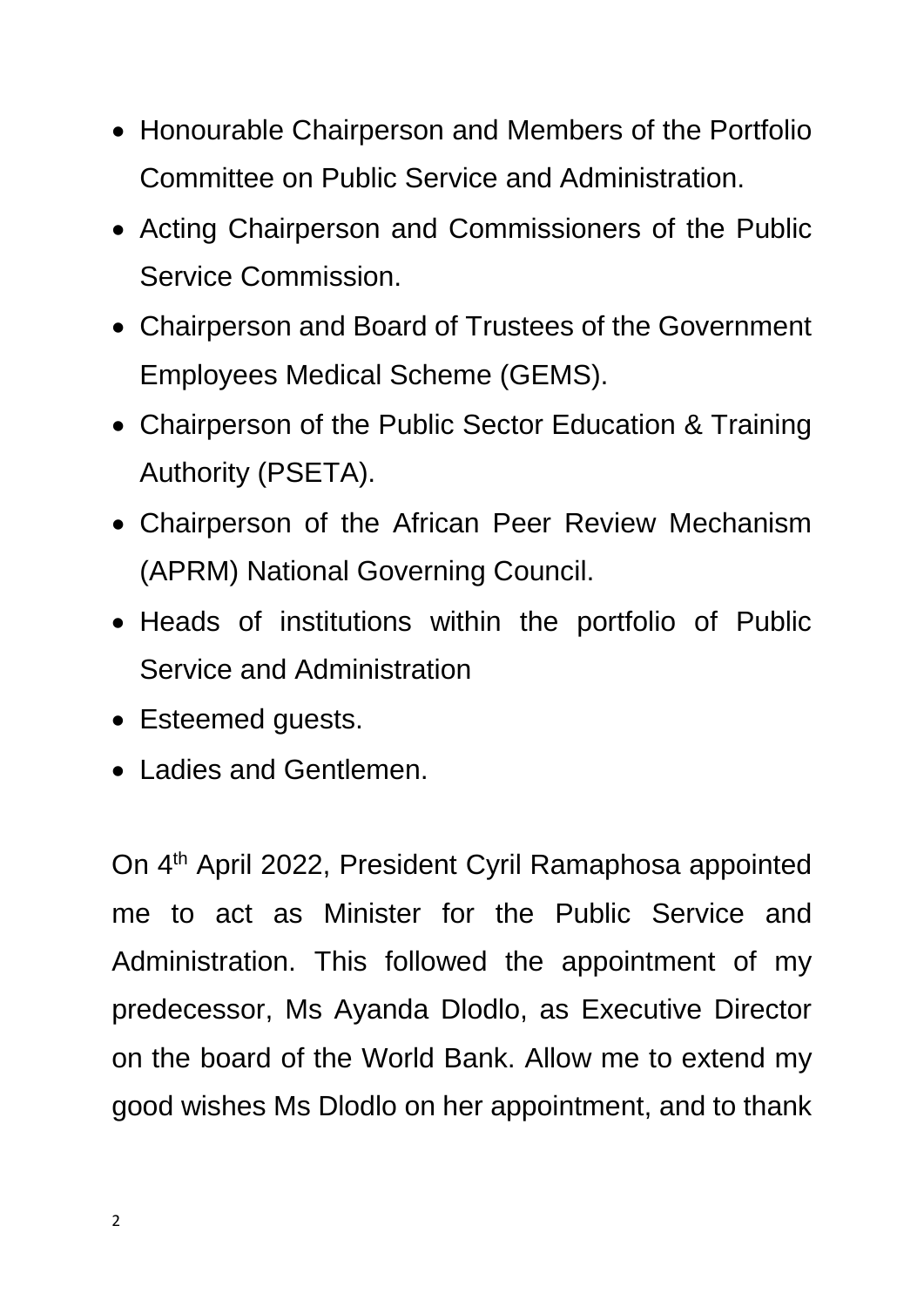her for providing strategic leadership to Public Service and Administration during her tenure.

The Ministry of Public Service and Administration is constituted by four entities:

- 1. The Department of Public Service and Administration (Vote 11) led by the Director-General, Ms Yoliswa Makhasi.
- 2. The National School of Government (Vote 7) led by the Principal, Prof. Busani Ngcaweni.
- 3. The Government Employees Medical Scheme (GEMS) – which generates its own income and is not covered in the budget vote, led by the Principal Officer, Dr Stan Moloabi, and
- 4. The Centre for Public Service Innovation, led by the Acting Director, Ms Lydia Sebokedi.

The Public Service Commission is an independent institution, for which I shall also table its budget (vote 12), established in terms of chapter 10 of the Constitution. The PSC is currently chaired in an acting capacity by Prof.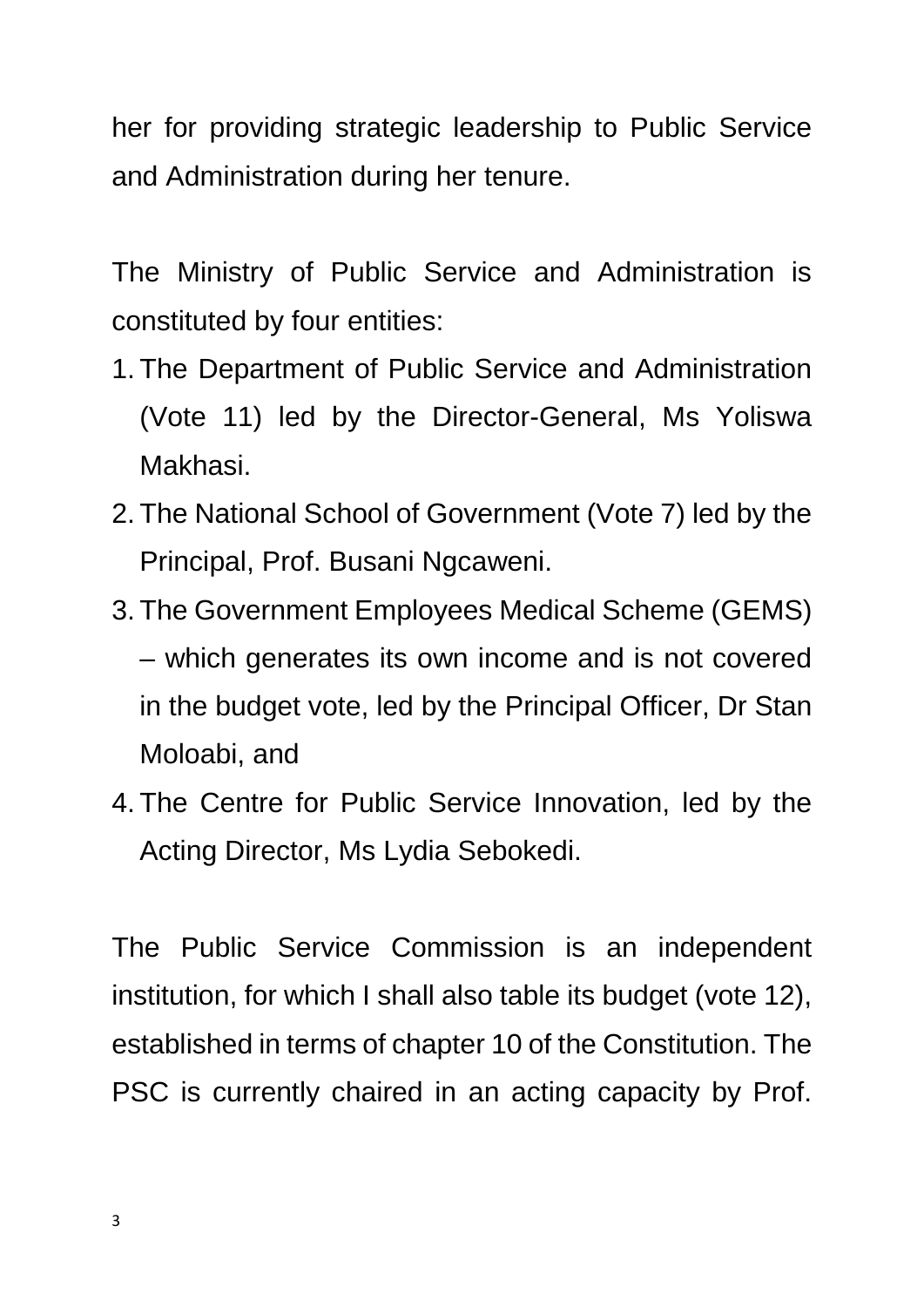Somadoda Fikeni and administratively led by Adv. Dinkie Dube.

The Deputy Minister, Honourable Pilane-Majake, will table the budget in respect of the Centre for Public Service Innovation.

Our apex priority for this current administration  $-$  as a country and the Department - is to build a capable, ethical and developmental state. As articulated in the MTSF:

- A capable state is one which has the required human capabilities, institutional capacity, service processes and technological platforms to deliver services to the people.
- An ethical state is one which is driven by the constitutional values and principles of public administration and the rule of law, focused on the progressive realisation of socio-economic rights and social justice as outlined in the Bill of Rights.
- A developmental state is one which aims to meet people's needs through interventionist, developmental, participatory public administration - leading an active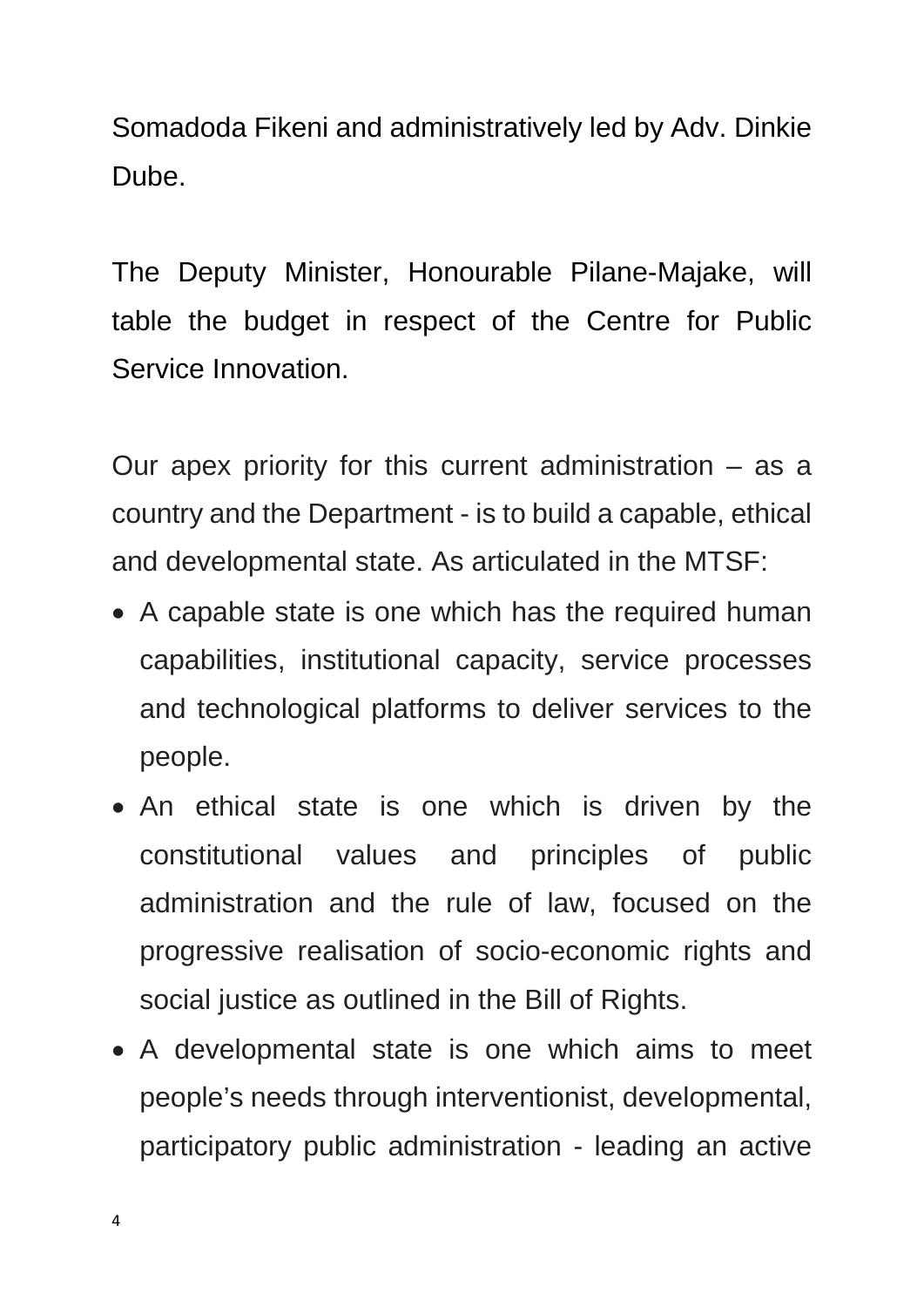citizenry through partnerships with all sectors of society.

Honourable members, this year marks 25 years since our government adopted the *Batho Pele* principles, championed by the first post-apartheid Minister for Public Service and Administration, the late Dr Zola Skweyiya. In his foreword to the Batho Pele White Paper, Dr Skweyiya pointed out that "the transformation of our Public Service is to be judged, rightly, by the practical difference people see in their everyday lives". These principles remain relevant today.

The DPSA has the task of creating conditions, policies and procedures as well as norms and standards that promote a capable, ethical and development-oriented public service to strengthen service delivery.

Flowing from the 2019-2024 Medium Term Strategic Framework, the Department adopted five priority programmes to realize the MTSF:

- 1. The revitalised implementation of Batho Pele
- 5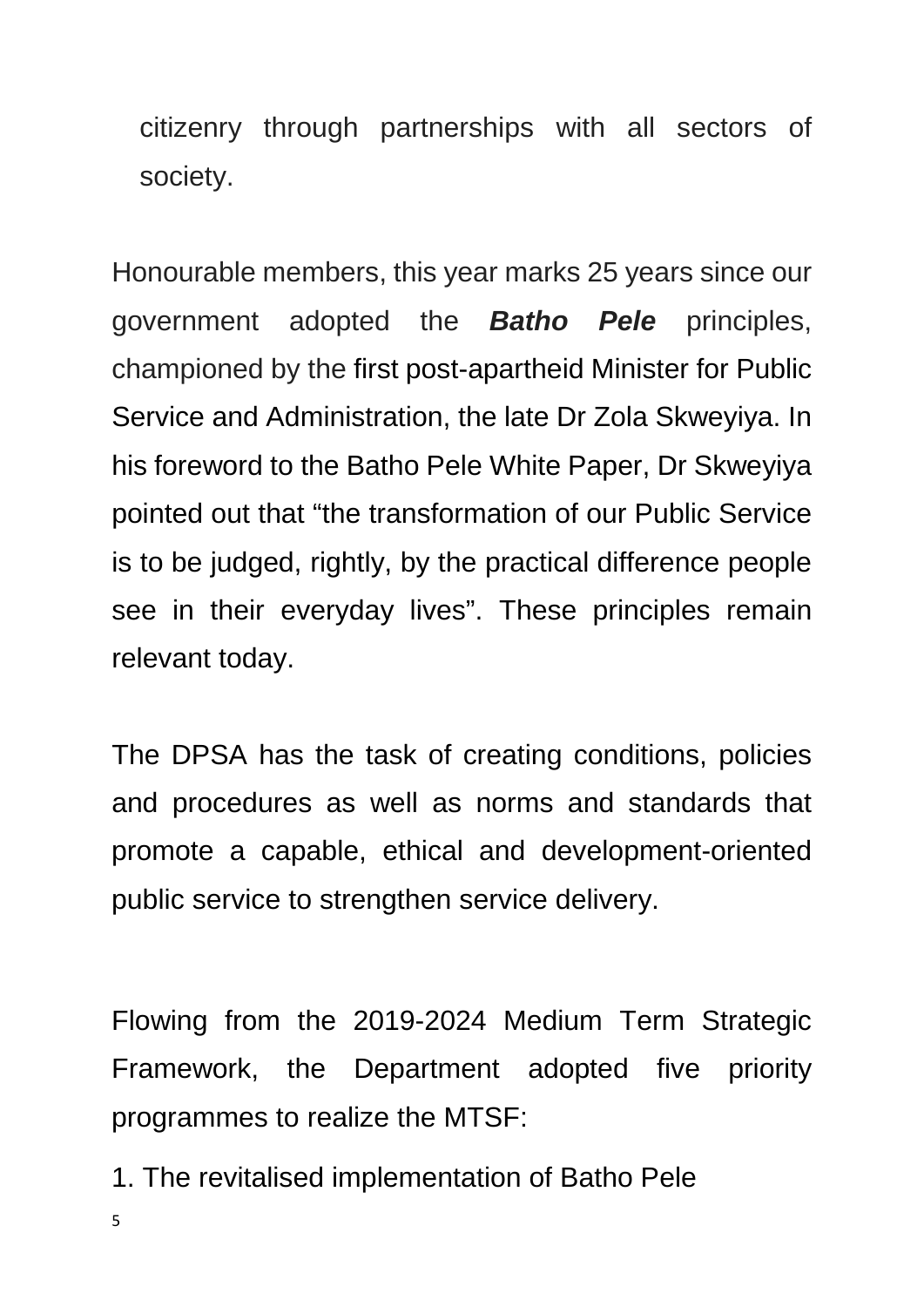2. Full implementation of the Public Administration Management Act

3. Stabilising the Public Service

- 4. Fighting Corruption, and
- 5. Effective implementation of public service policies.

In relation to **the effective implementation of Batho Pele**, Cabinet has approved the Batho Pele Revitalisation Strategy to promote a people-focused public service.

**The Public Administration Management Act** (PAMA) is aimed at harmonising all three spheres of government to ensure uniformity and synergy and its implementation will go a long way towards the realisation of a capable state as envisioned by the NDP.

Central to **the stabilisation efforts** will be the effective and efficient management of public service finances.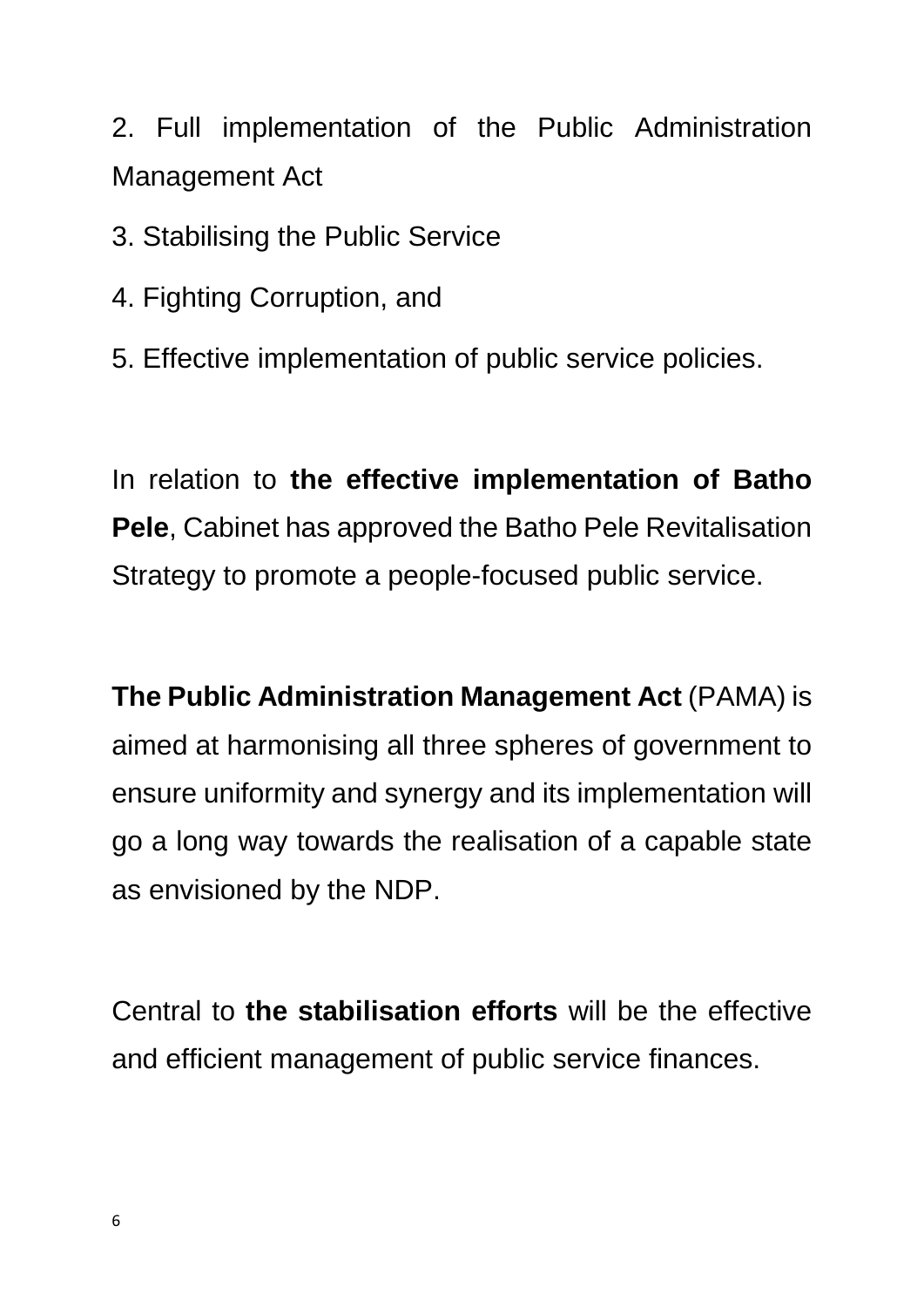**The fight against corruption** is ongoing. Corruption and other aspects of poor governance and weak institutions have substantial adverse effects on economic growth.

**Effective implementation of public policies** is about service delivery. Public policy is the translation of public needs into action. We are committed to an integrated approach, which fosters partnership of all government institutions across the spheres, collaboration of institutions within the Public Service and Administration portfolio and thorough engagement of labour, civil society and business as we endeavour to improve service delivery.

All the work we do as Government relies on having a cadre of dedicated, skilled and hardworking public servants who are responsive, innovative and committed to help realise Government's objectives.

Ongoing implementation of efforts to improve the performance of the public service, municipalities, public

7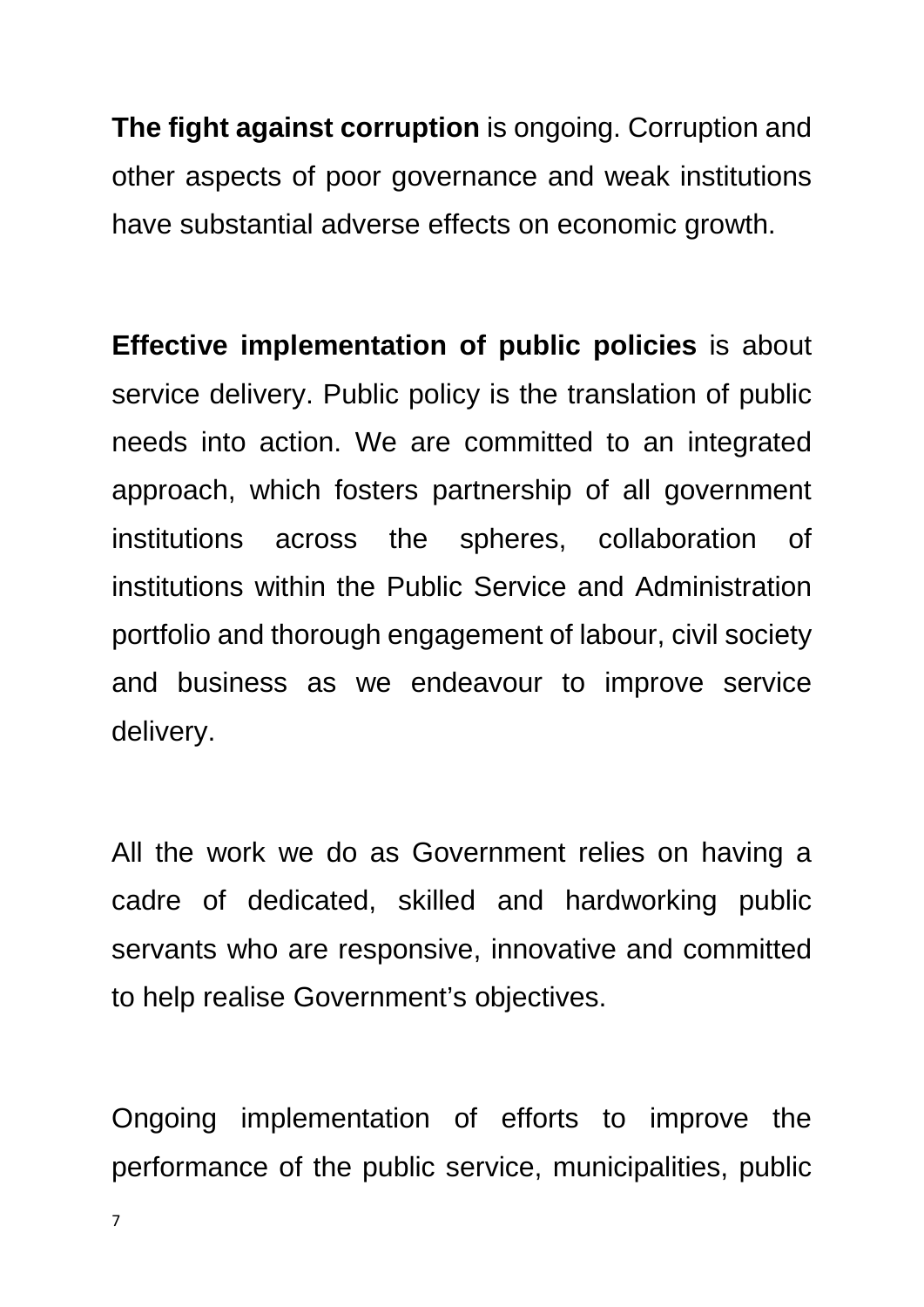entities requires the development of an interventions framework for government, modernising of public administration, strengthening of government monitoring and evaluation and other systems, systematising human resource and organisational development and Batho Pele initiatives - to ensure that the government machinery can contribute to the promise of *a* better life for all within the Republic of South Africa.

Strengthening service delivery is not just a technical exercise: it is about transformation:

- Pillar 1 of the White Paper on the Rights of Persons with Disabilities refers to removing barriers to access and participation.
- The Framework on Gender Responsive Planning, Budgeting, Monitoring, Evaluation and Auditing requires institutions to reserve specific budget for gender matters.
- South Africa is party to the Convention on the Elimination of all Forms of Discrimination against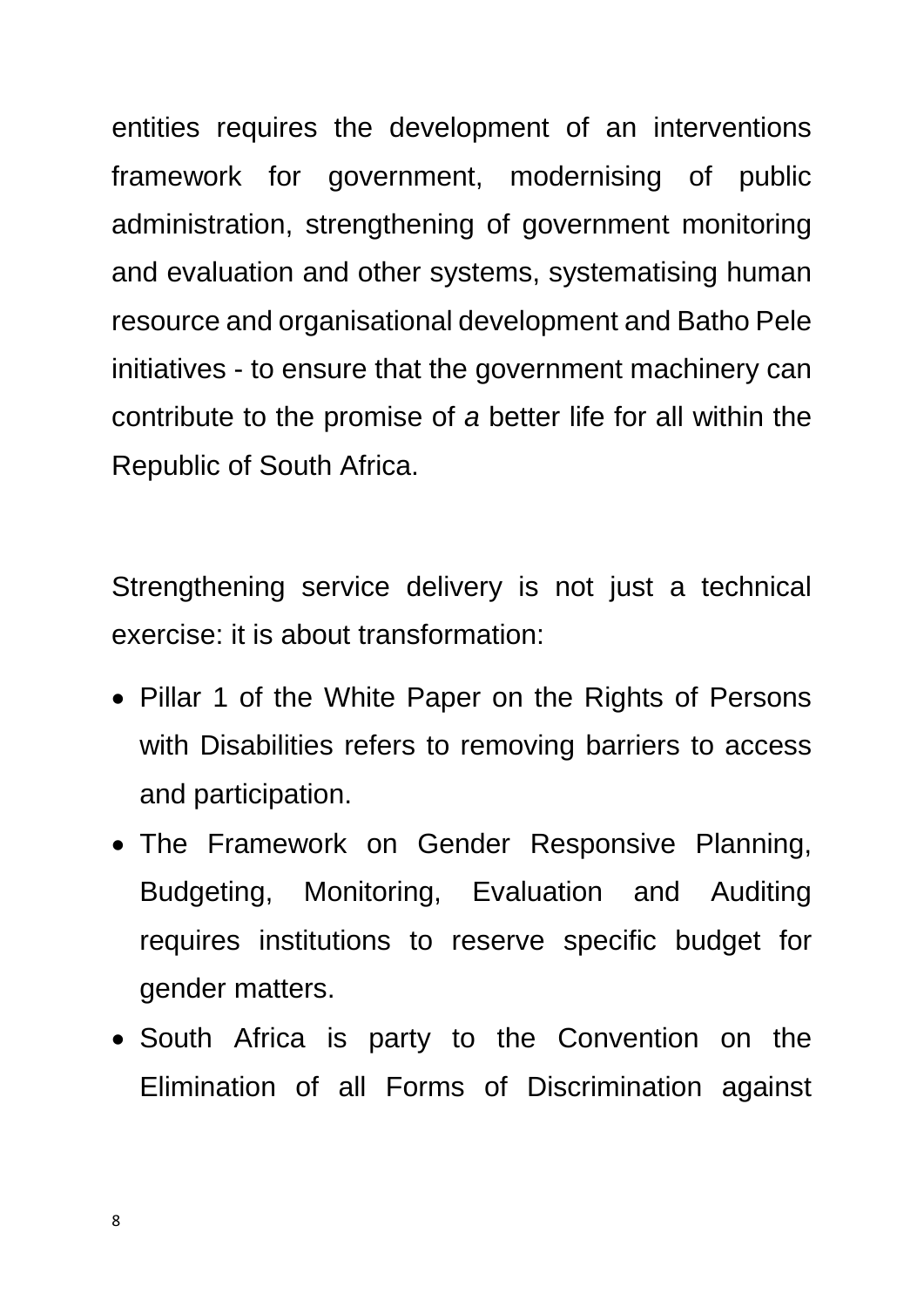Women (CEDAW) – which seeks to ensure the protection of the rights of women at the workplace.

The public sector wage bill is under severe pressure due to the general constraints faced by the South African economy. This situation has been aggravated by the Covid-19 pandemic. It is becoming increasingly important to develop a new remuneration framework for the public sector, including a wage setting mechanism, to better manage the public sector wage bill and ensure a greater degree of uniformity and alignment in remuneration between the various parts of the public sector.

We convened, with unions, a timely Public Service Summit on collective bargaining on the 28-31 March 2022, where all parties engaged in a frank exchange, but were able to agree on a number of areas in the final declaration in regard to resourcing, reconfiguration (allied to job security), anti-corruption, the fight against poverty unemployment and inequality, and the principle of centralised collective bargaining.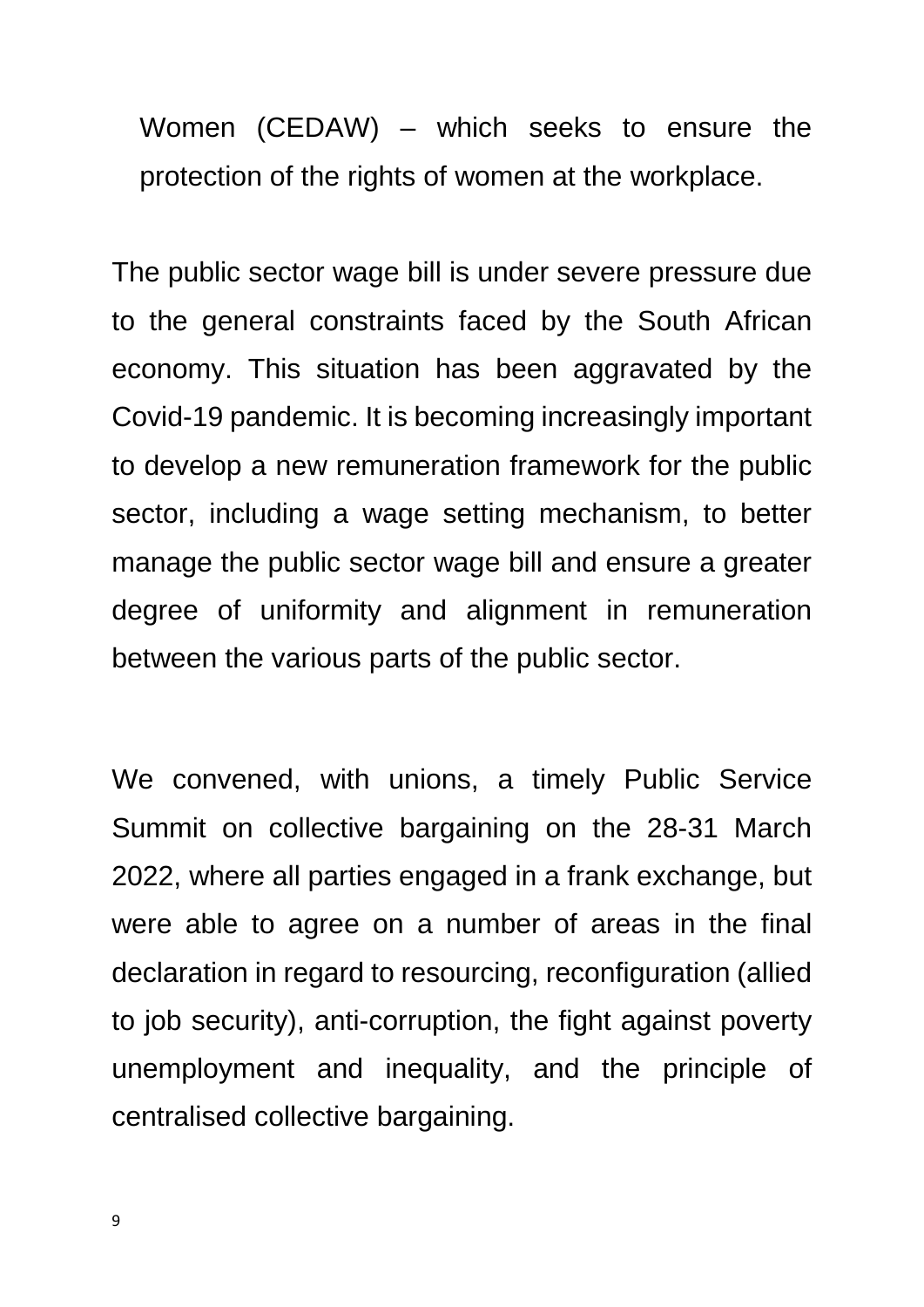**The National School of Government** (NSG) has a mandate to provide or facilitate the provision of education, training and development interventions in the public sector.

The School's five-year strategy is unfolding in a dynamic manner, coinciding with events like the COVID-19 pandemic, and harnessing the potential of a rapidly expanding digital transformation, responding to the challenges of poverty, unemployment, and inequality, and constrained budgets.

The National School of Government has made significant strides, including the following:

- 135,000 e-learner enrolments;
- Rolling out flagship programmes in the areas of Effective Governance; Gender and Transformation; Leadership; Induction and Policy and Regulation.
- Hosting successful leadership development interventions, including the Economic Governance Schools, the programmes on Ethical Leadership and Executive Oversight, and the Induction Programme for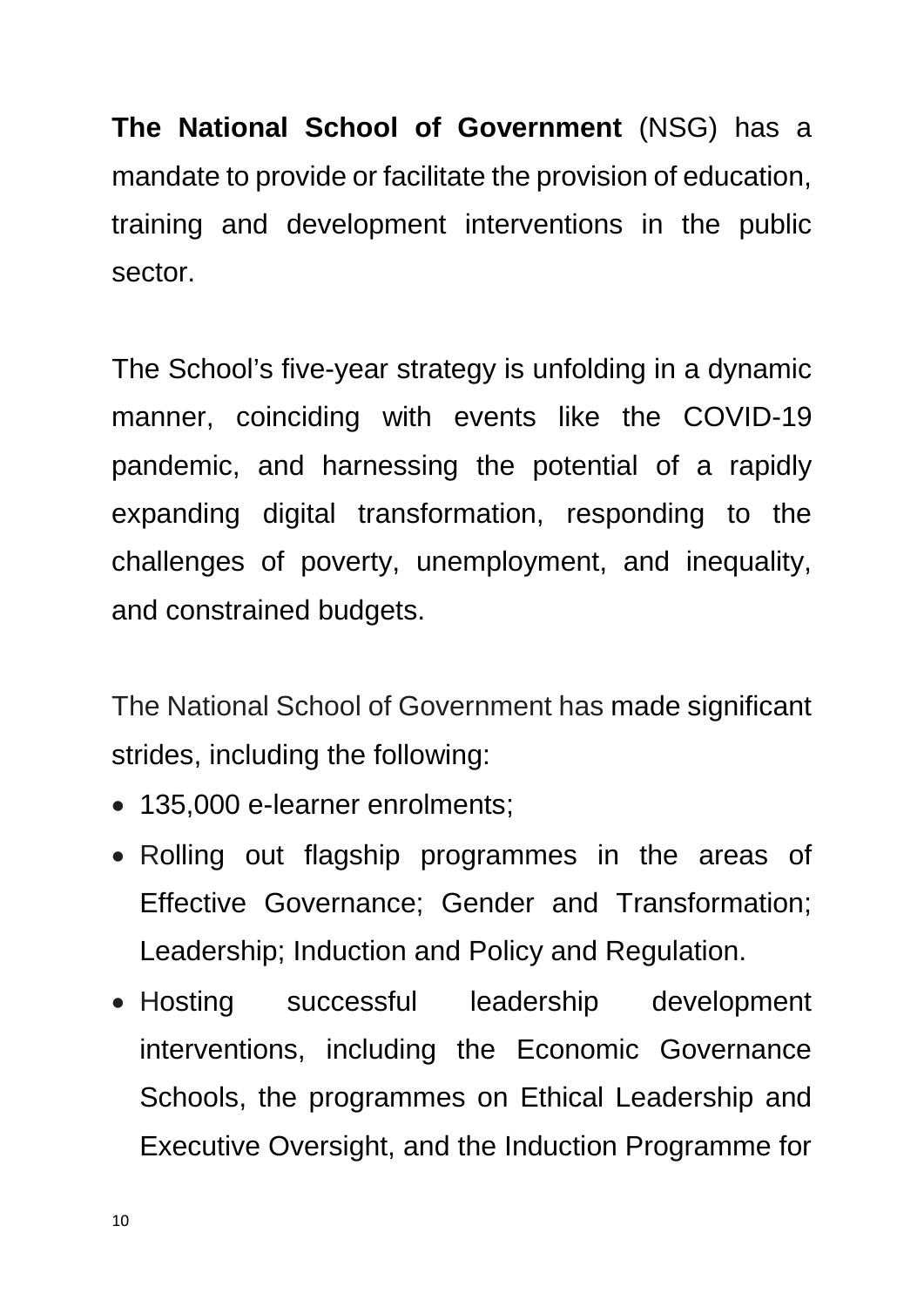Boards of Public Entities and Master Classes with international speakers.

Today, I am encouraged that elected representatives and appointed officials are going back to class. In March 2021, President Ramaphosa, together with members of the executive and other officials joined a Master Class. I am encouraged that mayors and state entity board members are being inducted on ethical leadership and executive oversight. I am encouraged by the thousands of public servants, including our teachers, who are completing courses on Ethics.

Honourable Members, professionalising public administration is one of the key imperatives for building state capacity.

The President, in the State of the Nation Address, indicated that we are now at an advanced stage of the finalisation of the Professionalisation Framework with an emphasis on pre-entry, recruitment, selection, induction, continuous learning and career progression of public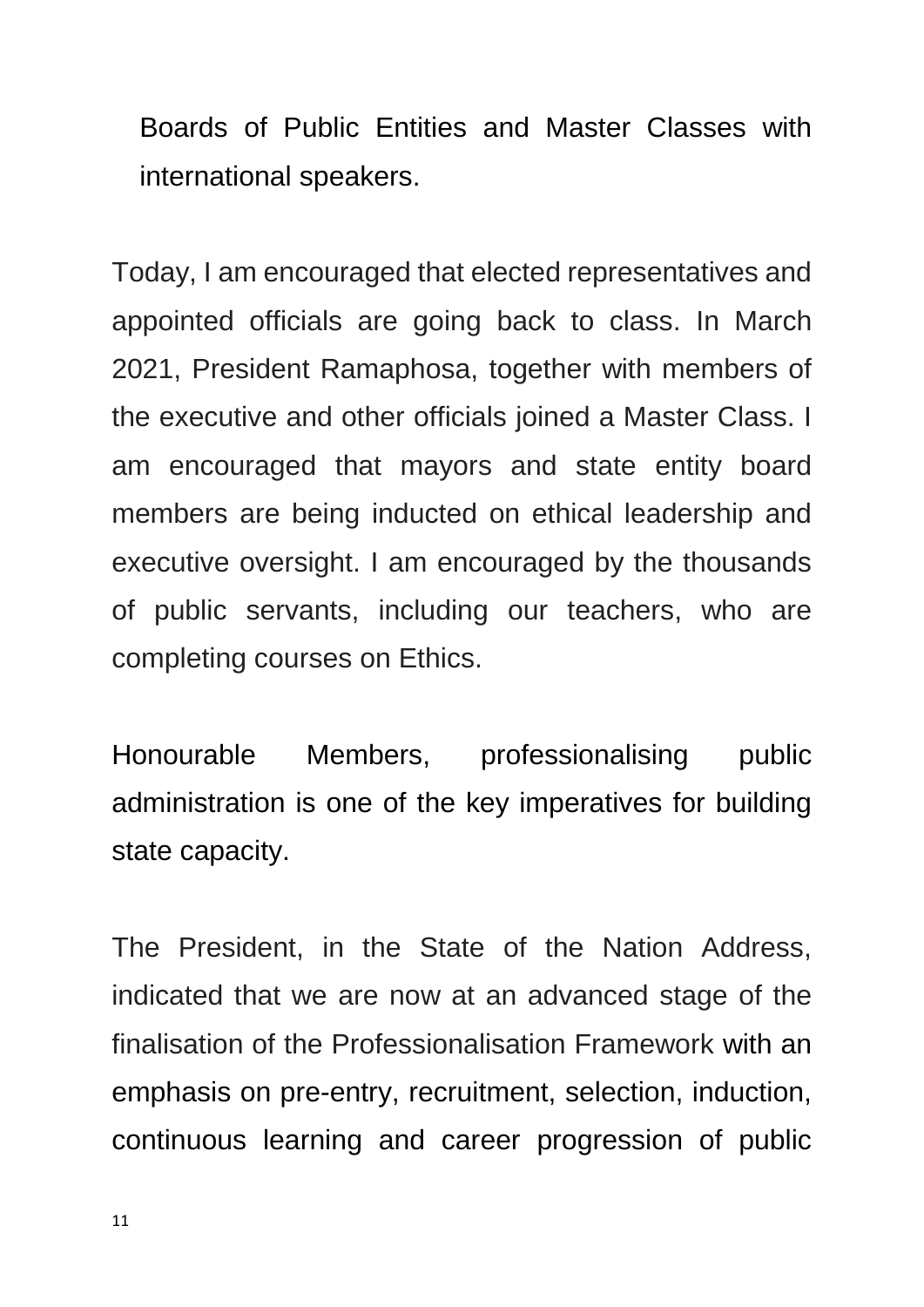servants. Indeed, I wish to assure you that the Framework has now been finalised for consideration by Cabinet. It proposes radical public sector reforms which will include:

- More decisive action on consequence management, especially in dealing with mediocrity, unethical behaviour, corrupt and criminal acts committed.
- Instruments to undertake integrity testing before any individual joins the public sector.
- Stabilising the political-administrative interface across the public sector. With regard to the tenure of HoDs, we shall consider increasing the period of tenure to ten years, subject to performance.
- Repurposing the role of the Public Service Commission for insulation of recruitment and selection practices from partisan influence and manipulation for appointment of Directors-General and their deputies.
- Review and strengthen recognition of prior learning for use in the public sector.

**The Public Service Commission** remains a critical entity of the Department – committed to establishing sound and good governance in the Public Service - based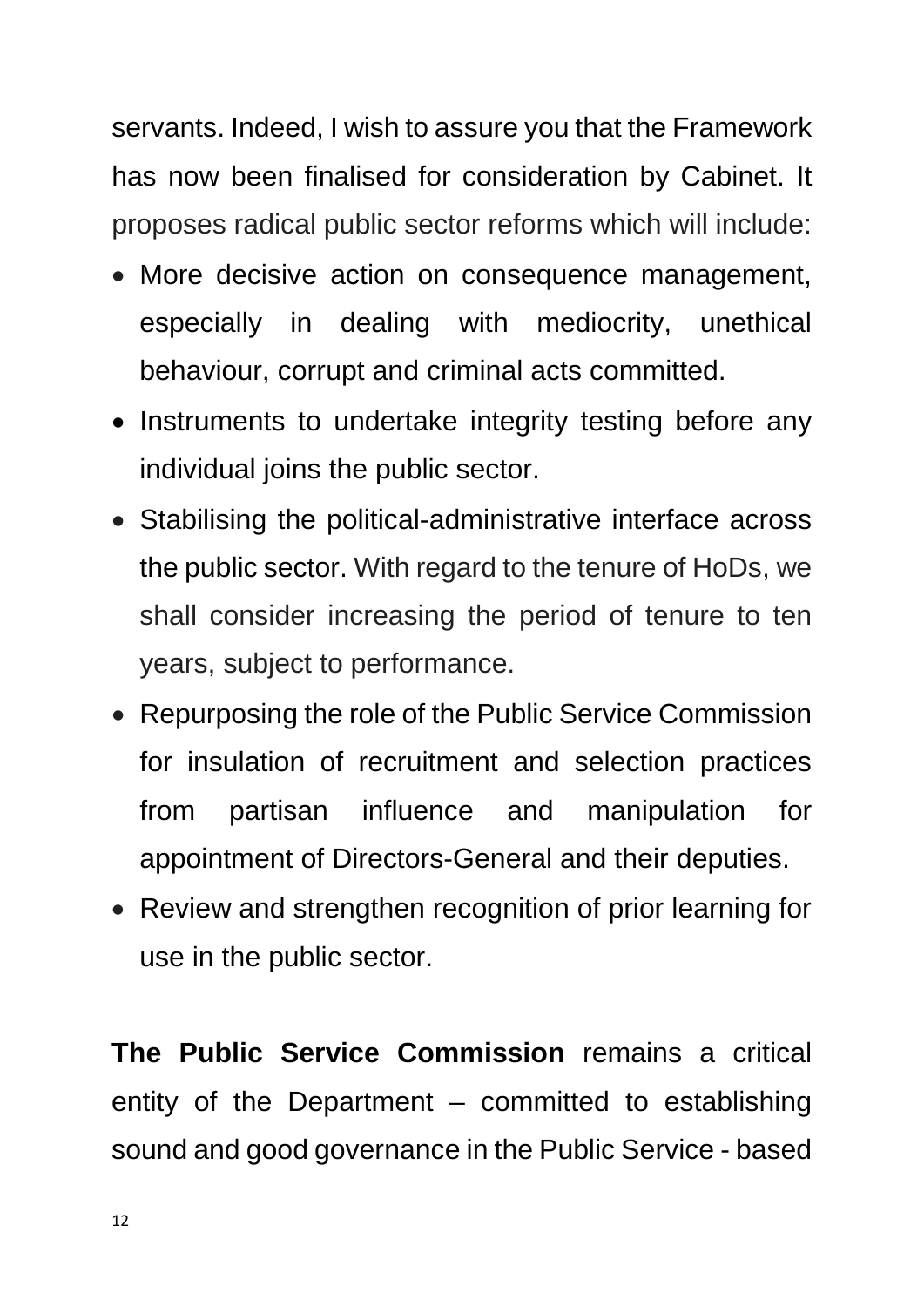on principles of accountability, participation, responsiveness to the needs of the people, transparency and the rule of law.

In relation to the goal of "development orientation", the PSC has found that the South African planning system tends to be geared towards reporting and auditing rather than resolution of development problems – necessary to combat poverty, unemployment, and inequality.

The PSC's 2021 State of the Public Service Report reveals a lot of variability in capacity and performance across the public service with major deficiencies in many departments existing side-by-side with pockets of strength and excellence. The Report makes proposals on the need to build institutional capability.

The PSC annually conducts announced and unannounced inspections of service delivery sites to evaluate service delivery from the perspective of citizens and identify service delivery challenges that can be addressed immediately.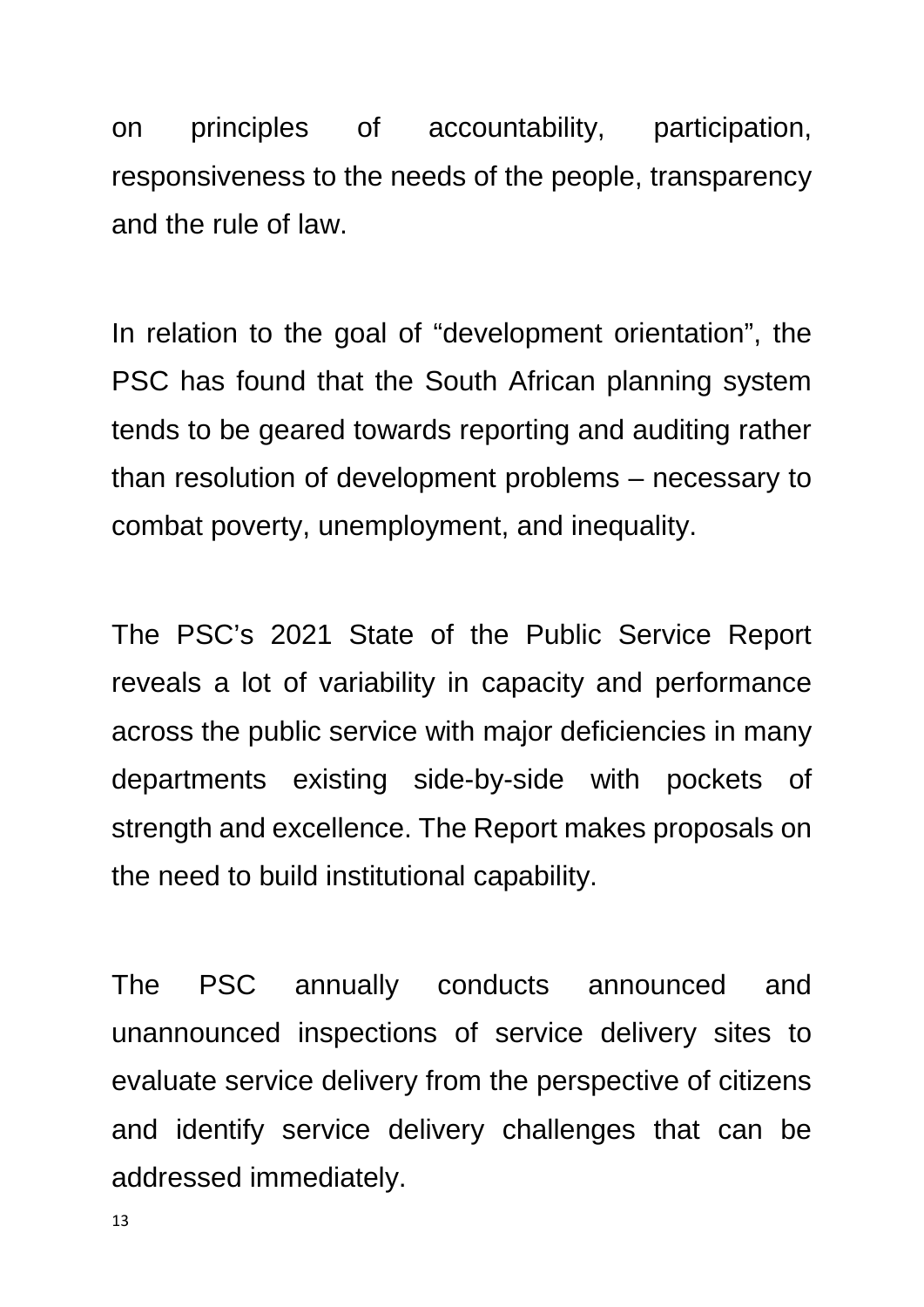The PSC participated in the Mission to Waterberg District Municipality in 2021, as part of the partnership between the United Nations and the Department of Cooperative Governance and Traditional Affairs initiative to support the implementation of the District Development Model (DDM) - a critical programme in building state capacity and ensuring improved responsiveness to community needs.

The PSC's Citizens Forum is a distinctly South African method of engaging citizens and focuses on the delivery of a particular programme at a given point. It involves the government working with citizens to propose practical measures to improve service delivery.

The PSC continued to monitor the performance of departments in terms of payment of invoices of suppliers within the 30-day timeframe stipulated in the Public Finance Management Act. Further to this, the PSC in its quest to be responsive to the needs of the citizens and ensure accountability continued to intervene in matters of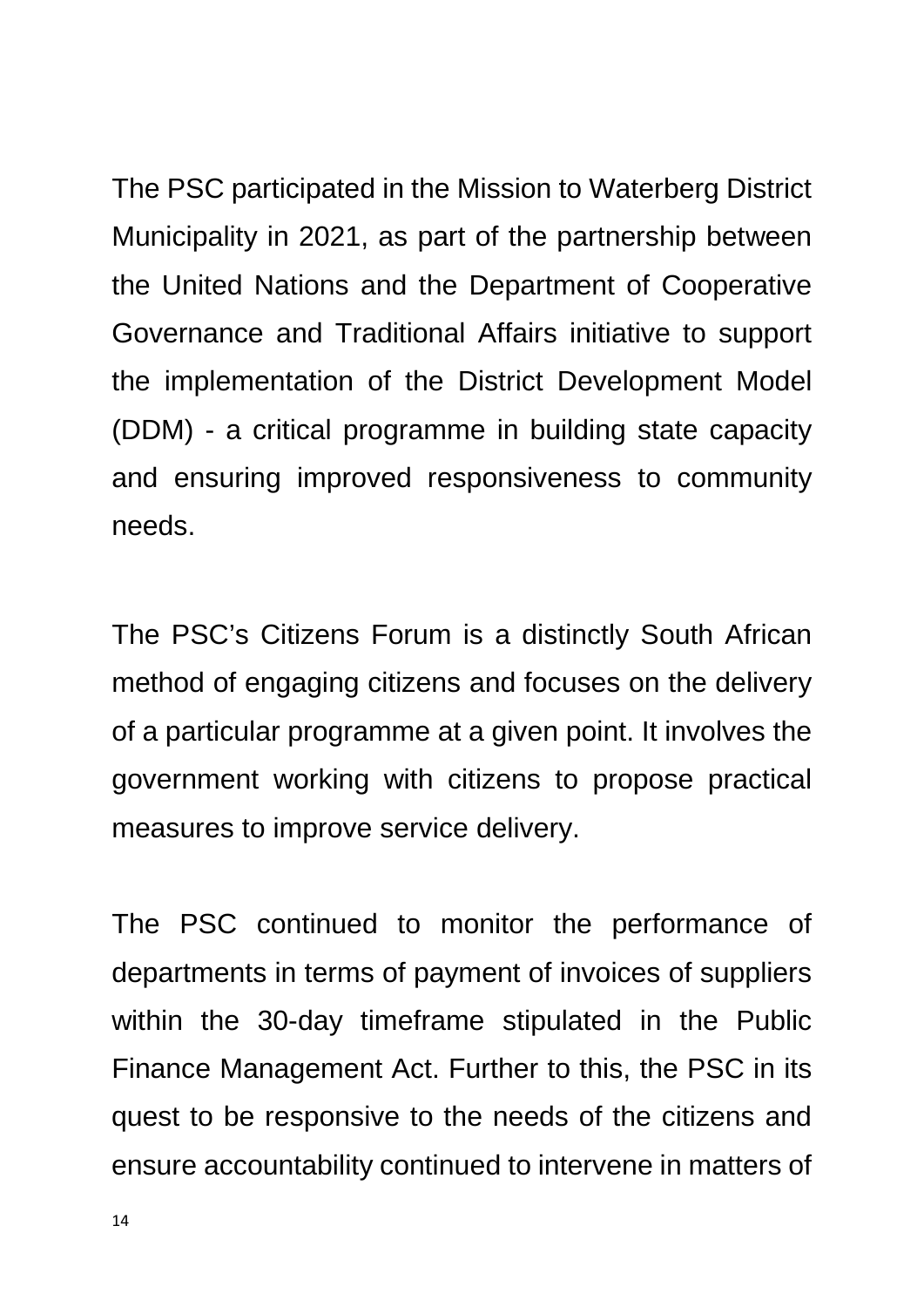unresponsiveness by public institutions to provide required services. These interventions include, for example, the SAPS Forensic Services to release a forensic analysis report to enable a grieving family to bury their loved one, the issuance of a matric certificate and payments of the SASSA COVID-19 relief funds.

During the 2021/2022 financial year, the PSC has continued to contribute towards the improvement of sound labour relations in the Public Service through investigating grievances that could not be resolved between departments and their employees.

The PSC's final report on the *Effectiveness of Continuous Employee Development in the Public Service* will assist departments to develop and/or review their training and development policies in response to the fourth industrial revolution (4IR) skills needs in order to support government operations and service delivery.

The National Anti-Corruption Hotline assists members of the public to report corruption and fraud occurring in the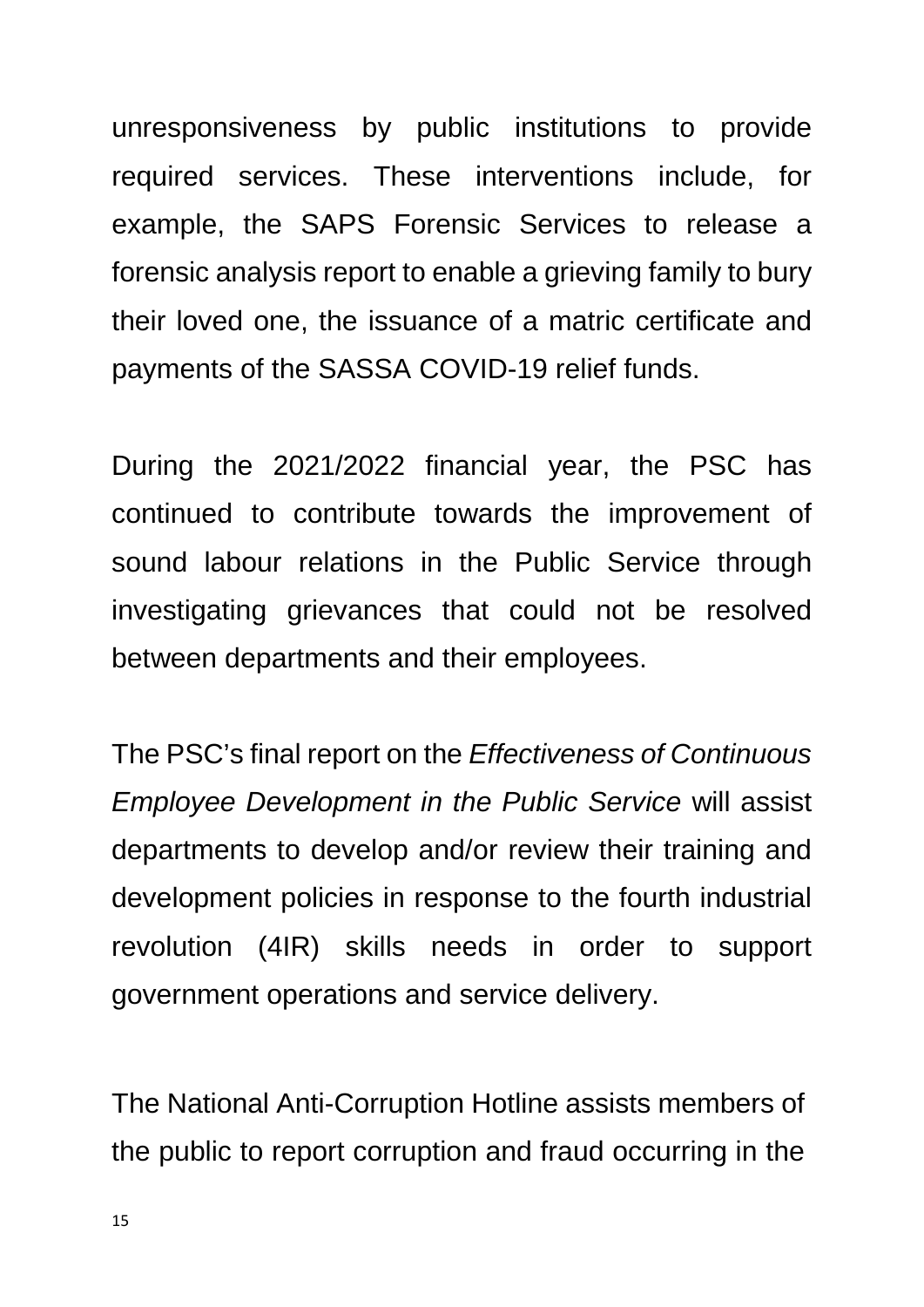public service. The PSC has witnessed an increase in the level of utilisation of the hotline - from 872 to 1,563 in the 2021/2022 financial year – resulting in recovery of monies fraudulently obtained and punishing of wrongdoers.

The PSC conducted an assessment of the effectiveness of the complaints management system in the Public Service. The study found that there is no consistency in the management of complaints in the Public Service and that the monitoring and evaluation of complaints lacks vigour. The PSC has made recommendations aimed at assisting departments in this area of work.

One of the flagship project of the PSC is the assessment of the effectiveness of government support for service delivery, with a particular focus on Information and Communication Technology as well as accommodation of government to deliver services.

In supporting Parliament to exercise its oversight role and hold the Executive accountable, the PSC will conduct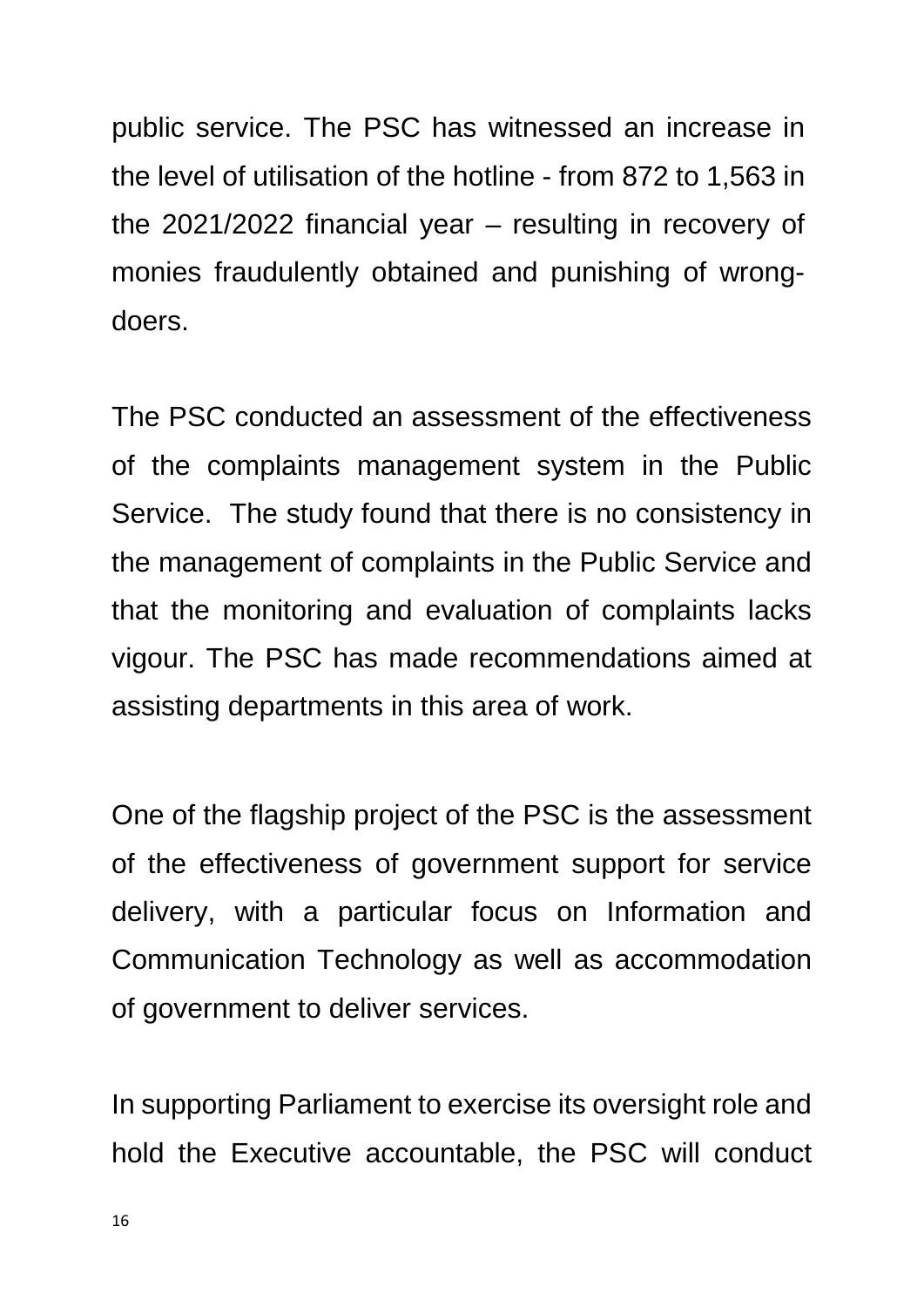inspections in partnership with Parliament.

The PSC will contribute towards the professionalization of the Public Service, continue to conduct investigations into public administration malpractices and address the underlying causes of ineffective discipline management in the Public Service.

The following budget has been allocated to the respective programmes and entities:

The DPSA budget allocation for the 2022/23 financial year is five hundred and forty million rand (R540.3m), an increase of 1.6% from the final allocation for 2021/22.

The DPSA programmes have been allocated the following resources:

Programme 1: Administration is allocated two hundred and forty five million, two hundred thousand rand (R245.2m).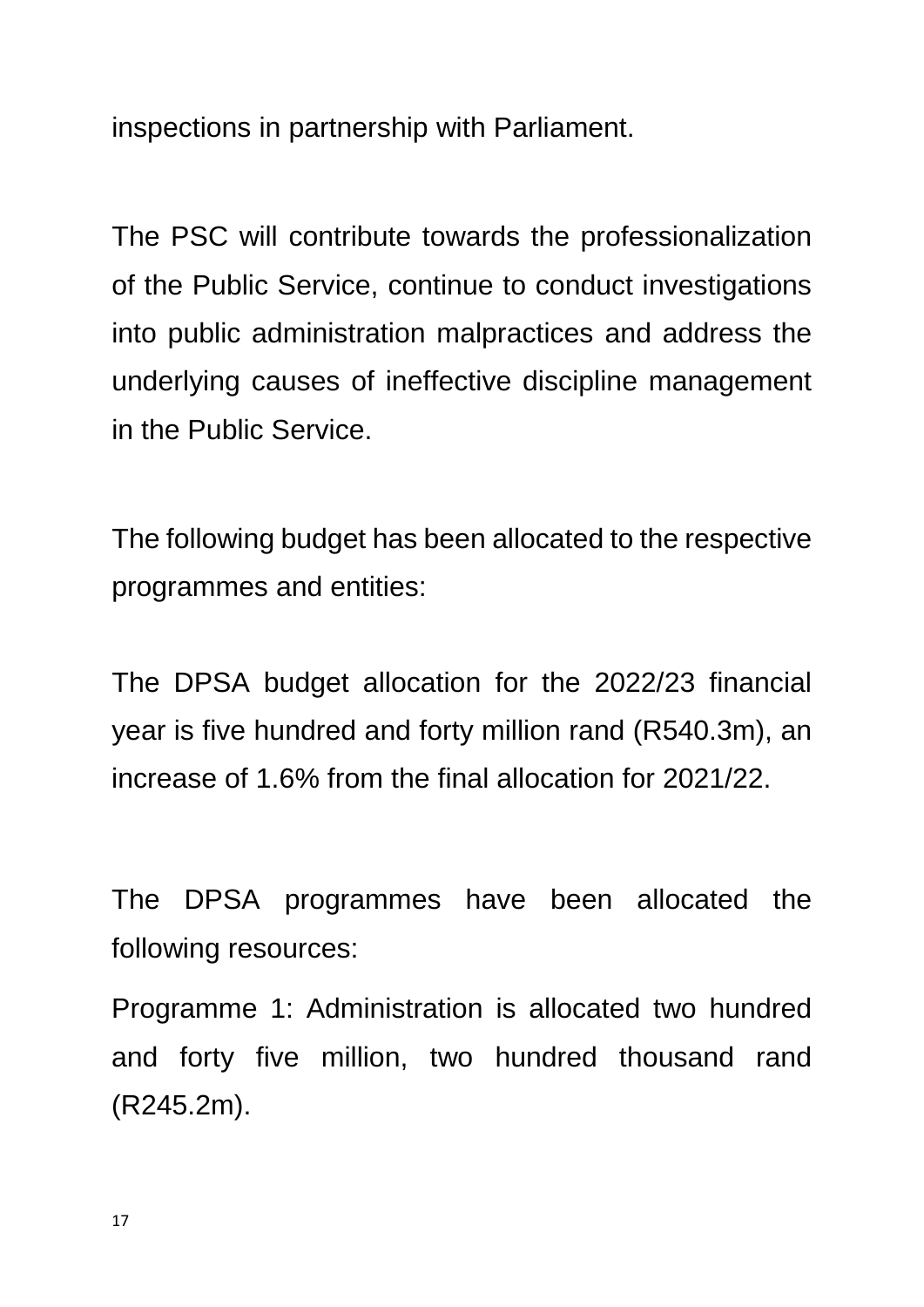Programme 2: Human Resource Management and Development is allocated fifty three million, six hundred thousand rand (R53.6m).

Programme 3: Negotiations, Labour Relations and Remuneration Management is allocated one hundred and six million, nine hundred thousand rand (R106.9m)

Programme 4: e-Government Services and Information Management is allocated thirty two million, three hundred thousand rand (R32.3m).

Programme 5: Government Service Access and Improvement which also includes the transfer payment to the Centre for Public Service Innovation (forty four million, five hundred thousand rand (R44.5m)) is allocated one hundred and two million, three hundred thousand rand (R102.3m).

The budget of the NSG for this financial year is two hundred and twenty-eight million rand (R228m). As the NSG has to generate additional revenue for financial sustainability, the Training Trading entity has budgeted to raise income from course fees of one hundred and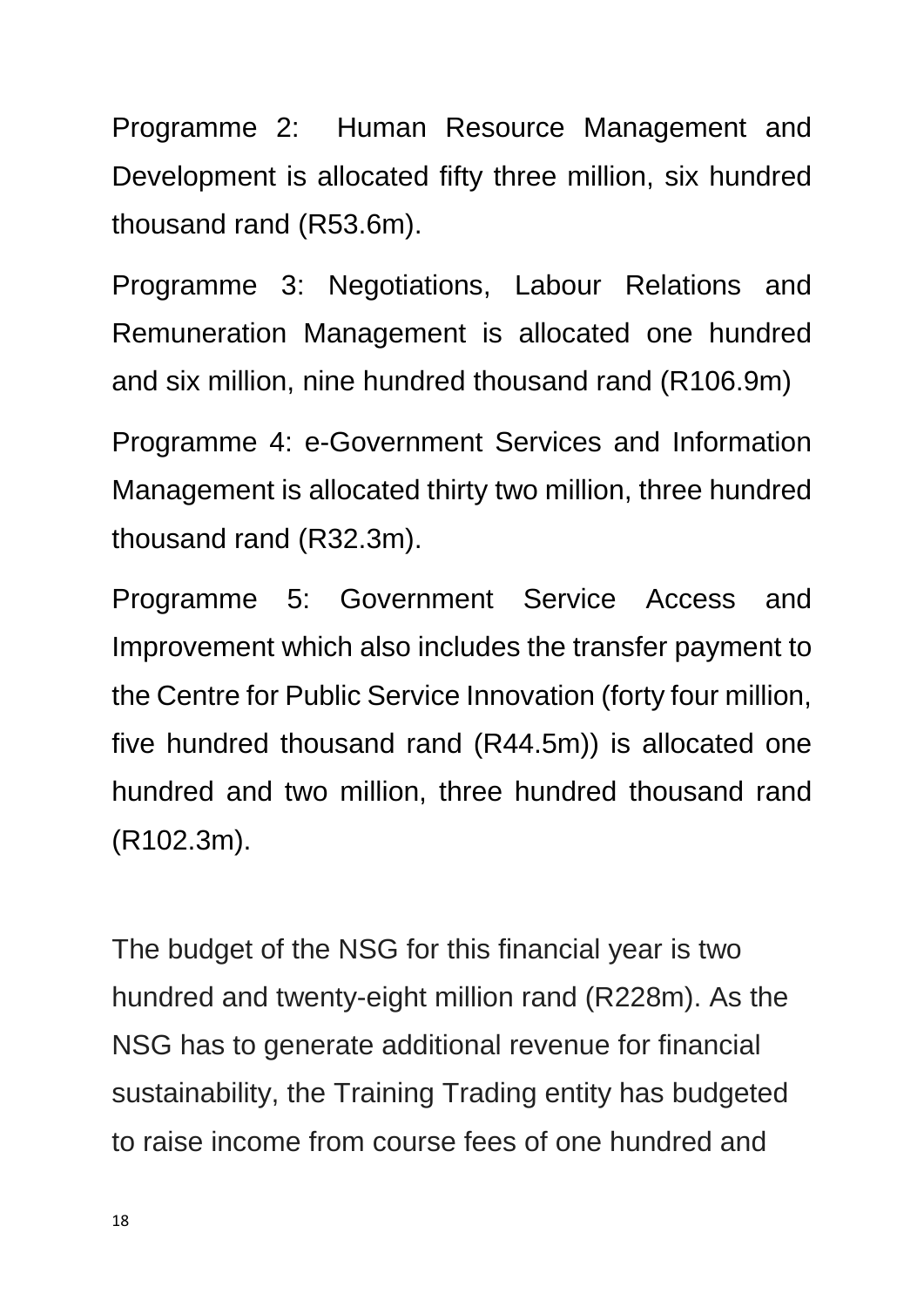one million rand (R101m).

The PSC budget allocation for the 2022/23 financial year is two hundred and eighty eight million rand (R288.4m) which is an increase of 0.8% from the final allocation for 2021/22 financial year.

The PSC consists of four programmes:

Programme 1: Administration with a budget allocated of one hundred and forty three million rand (R143,2m). Programme 2: Leadership Management Practices is allocated forty eight million, one hundred thousand rand (R48.1m).

Programme 3: Monitoring and Evaluation is allocated a total budget of forty one million, six hundred thousand rand (R41.6m), and

Programme 4: Integrity and Anti-Corruption is allocated fifty five million, seven hundred thousand rand (R55.7m).

In summary, our task is to change the lives of South Africans for the better through an ethical, capable and